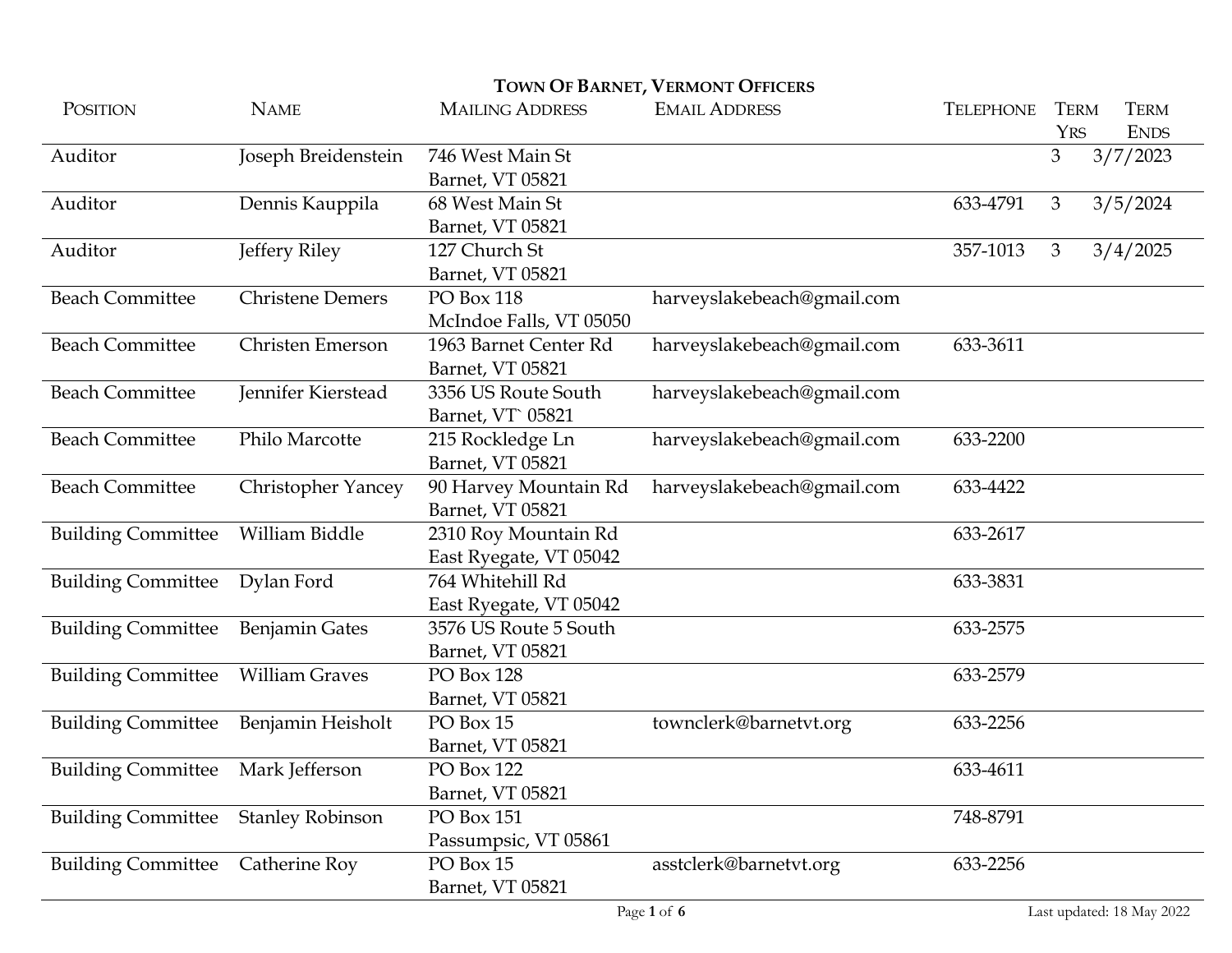| TOWN OF BARNET, VERMONT OFFICERS       |                     |                                                  |                              |                  |                           |                            |  |
|----------------------------------------|---------------------|--------------------------------------------------|------------------------------|------------------|---------------------------|----------------------------|--|
| POSITION                               | <b>NAME</b>         | <b>MAILING ADDRESS</b>                           | <b>EMAIL ADDRESS</b>         | <b>TELEPHONE</b> | <b>TERM</b><br><b>YRS</b> | <b>TERM</b><br><b>ENDS</b> |  |
| <b>Building Committee</b>              | David Warden        | 802 Warden Rd<br>Barnet, VT 05821                |                              | 633-2325         |                           |                            |  |
| <b>Building Committee</b>              | Dana Young          | 372 Brook Hill Rd<br>St. Johnsbury, VT 05819     |                              | 633-3844         |                           |                            |  |
| Constable, First                       | <b>Steve Mosher</b> | 739 Ferguson Rd<br>Barnet, VT 05821              |                              | 633-2266         | 2                         | 3/7/2023                   |  |
| Constable, Second                      | David Stevenson     | PO Box 78<br>Barnet, VT 05821                    |                              | 274-8798         | 2                         | 3/7/2023                   |  |
| Dam Committee                          | George Coppenrath   | 457 West Main St<br>Barnet, VT 05821             | george.coppenrath@gmail.com  | 633-4365         |                           |                            |  |
| Dam Committee                          | Susan Coppenrath    | 457 West Main St<br>Barnet, VT 05821             |                              | 633-4365         |                           |                            |  |
| Dam Committee                          | Donald Easter       | 418 West Main St<br>Barnet, VT 05821             |                              | 633-4928         |                           |                            |  |
| Dam Committee                          | Dylan Ford          | 764 Whitehill Rd<br>East Ryegate, VT 05042       |                              | 633-3831         |                           |                            |  |
| Dam Committee                          | Joseph Mangiapane   | 671 Aiken Farm Rd<br>Barnet, VT 05821            |                              | 633-4984         |                           |                            |  |
| Dam Committee                          | David Price         | 2753 Roy Mountain Rd<br>East Ryegate, VT 05042   |                              | 633-3141         |                           |                            |  |
| Delinquent Tax,<br>Collector of        | Lisa Bowden         | 77 Church St<br>Barnet, VT 05821                 | barnettaxcollector@yahoo.com | 633-2359         | $\mathbf{1}$              | 3/7/2023                   |  |
| Emergency<br>Management<br>Coordinator | Ronald Morse        | 1591 US Route 5 South<br>Barnet, VT 05821        | firechief@barnetvt.org       | 633-2595         |                           |                            |  |
| Fire & Rescue Chief                    | <b>Ronald Morse</b> | 1591 US Route 5 South<br>Barnet, VT 05821        | firechief@barnetvt.org       | 633-2595         | $\mathbf{1}$              | 12/31/2022                 |  |
| Fire Warden                            | Christopher Bunnell | 39 Comerford Dam Rd<br>Barnet, VT 05821          |                              | 274-5148         | 5                         | 6/30/2023                  |  |
| Grand Jurur                            | David Willis        | 1677 US Route 5 North<br>St. Johnsbury, VT 05819 |                              |                  | $\mathbf{1}$              | 3/13/2023                  |  |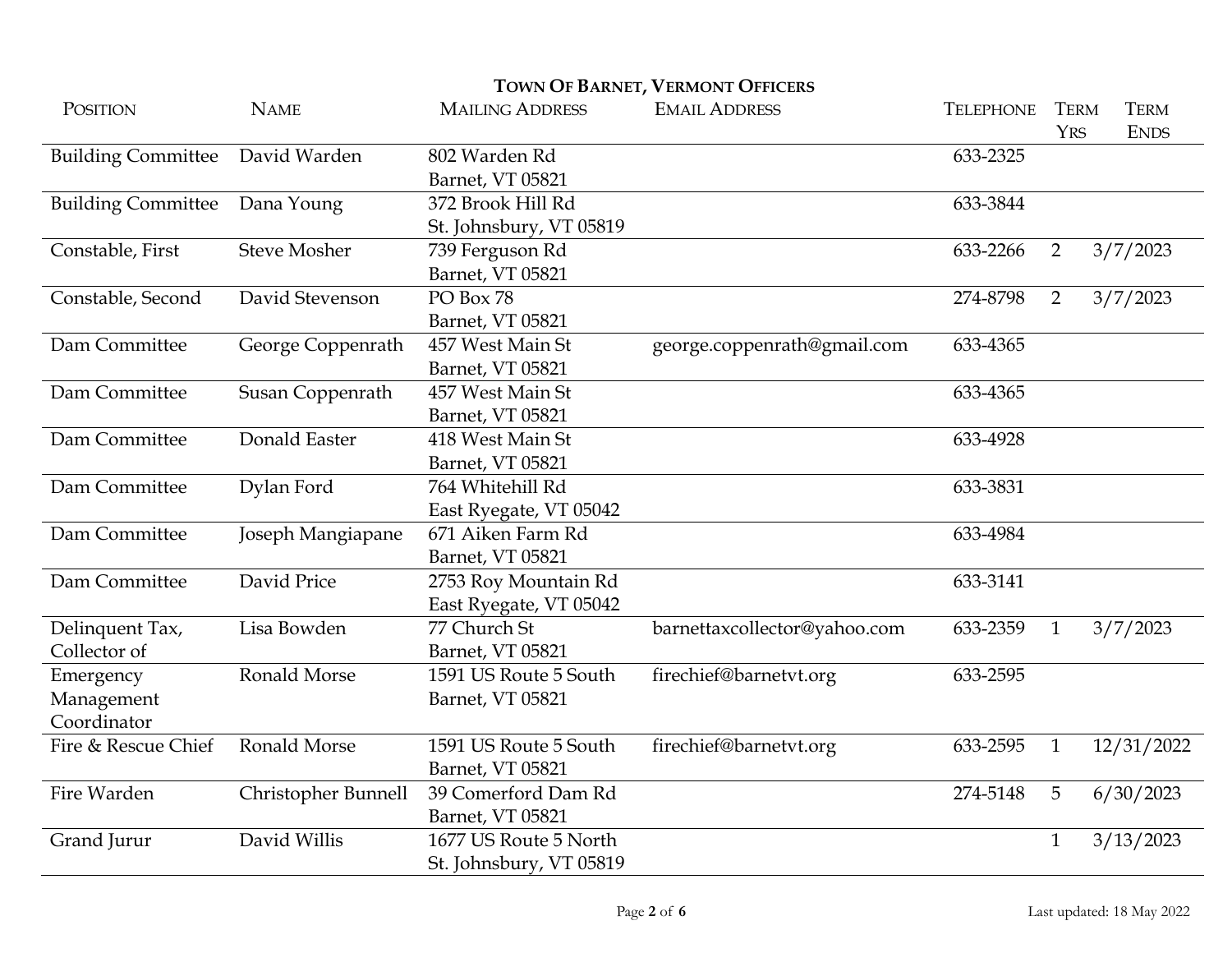| POSITION                    | <b>NAME</b>            | <b>MAILING ADDRESS</b> | <b>EMAIL ADDRESS</b> | <b>TELEPHONE</b> | <b>TERM</b>    | <b>TERM</b> |
|-----------------------------|------------------------|------------------------|----------------------|------------------|----------------|-------------|
|                             |                        |                        |                      |                  | <b>YRS</b>     | <b>ENDS</b> |
| Health Officer              | Dylan Ford             | 764 Whitehill Rd       |                      | 633-3831         | 3              | 3/31/2023   |
|                             |                        | East Ryegate, VT 05042 |                      |                  |                |             |
| Health Officer,             | Emil Pollak            | PO Box 109             |                      | 274-1100         | 3              | 10/31/2023  |
| Deputy                      |                        | Barnet, VT 05821       |                      |                  |                |             |
| Justice of the Peace        | Rebecca Boardman       | 68 West Main St        |                      | 633-4791         | $\overline{2}$ | 1/31/2023   |
|                             |                        | Barnet, VT 05821       |                      |                  |                |             |
| <b>Justice of the Peace</b> | Salvatore DeMaio       | PO Box 94              |                      | 748-9338         | $\overline{2}$ | 1/31/2023   |
|                             |                        | Passumpsic, VT 05861   |                      |                  |                |             |
| Justice of the Peace        | <b>William Graves</b>  | PO Box 128             |                      | 633-2579         | $\overline{2}$ | 1/31/2023   |
|                             |                        | Barnet, VT 05821       |                      |                  |                |             |
| Justice of the Peace        | Susan Jensen           | 503 West Main St       |                      | 633-4501         | 2              | 1/31/2023   |
|                             |                        | Barnet, VT 05821       |                      |                  |                |             |
| Justice of the Peace        | Dennis Kauppila        | 221 McLam Ln           |                      | 633-4123         | $\overline{2}$ | 1/31/2023   |
|                             |                        | Barnet, VT 05821       |                      |                  |                |             |
| Justice of the Peace        | <b>Maurice Roberts</b> | 50 Old West Rd         |                      | 633-4424         | $\overline{2}$ | 1/31/2023   |
|                             |                        | Barnet, VT 05821       |                      |                  |                |             |
| Justice of the Peace        | <b>Shellie Samuels</b> | 609 Barnet Center Rd   |                      | 633-2676         | $\overline{2}$ | 1/31/2023   |
|                             |                        | Barnet, VT 05821       |                      |                  |                |             |
| Library Director            | Dylan Ford             | PO Box 34              | barnetpl@hotmail.com | 633-4436         |                |             |
|                             |                        | Barnet, VT 05821       |                      |                  |                |             |
| Library Director,           | Jacquelyn Verley       | PO Box 34              | barnetpl@hotmail.com | 633-4436         |                |             |
| Assistant                   |                        | Barnet, VT 05821       |                      |                  |                |             |
| Library Trustee             | Julie Roos             | 379 Strobridge Hill    |                      | 633-2833         | 5              | 3/6/2023    |
|                             |                        | Barnet, VT 05821       |                      |                  |                |             |
| Library Trustee             | Rebecca Boardman       | 68 West Main St        |                      | 633-4791         | 5              | 3/5/2024    |
|                             |                        | Barnet, VT 05821       |                      |                  |                |             |
| Library Trustee             | Laura Goldberg         | 350 Carter St          |                      | 633-2201         | 5              | 3/4/2025    |
|                             |                        | Barnet, VT 05821       |                      |                  |                |             |
| Library Trustee             | Ashley Wright          | 464b Morrison Hill     |                      |                  | 5              | 3/3/2026    |
|                             |                        | Barnet, VT 05821       |                      |                  |                |             |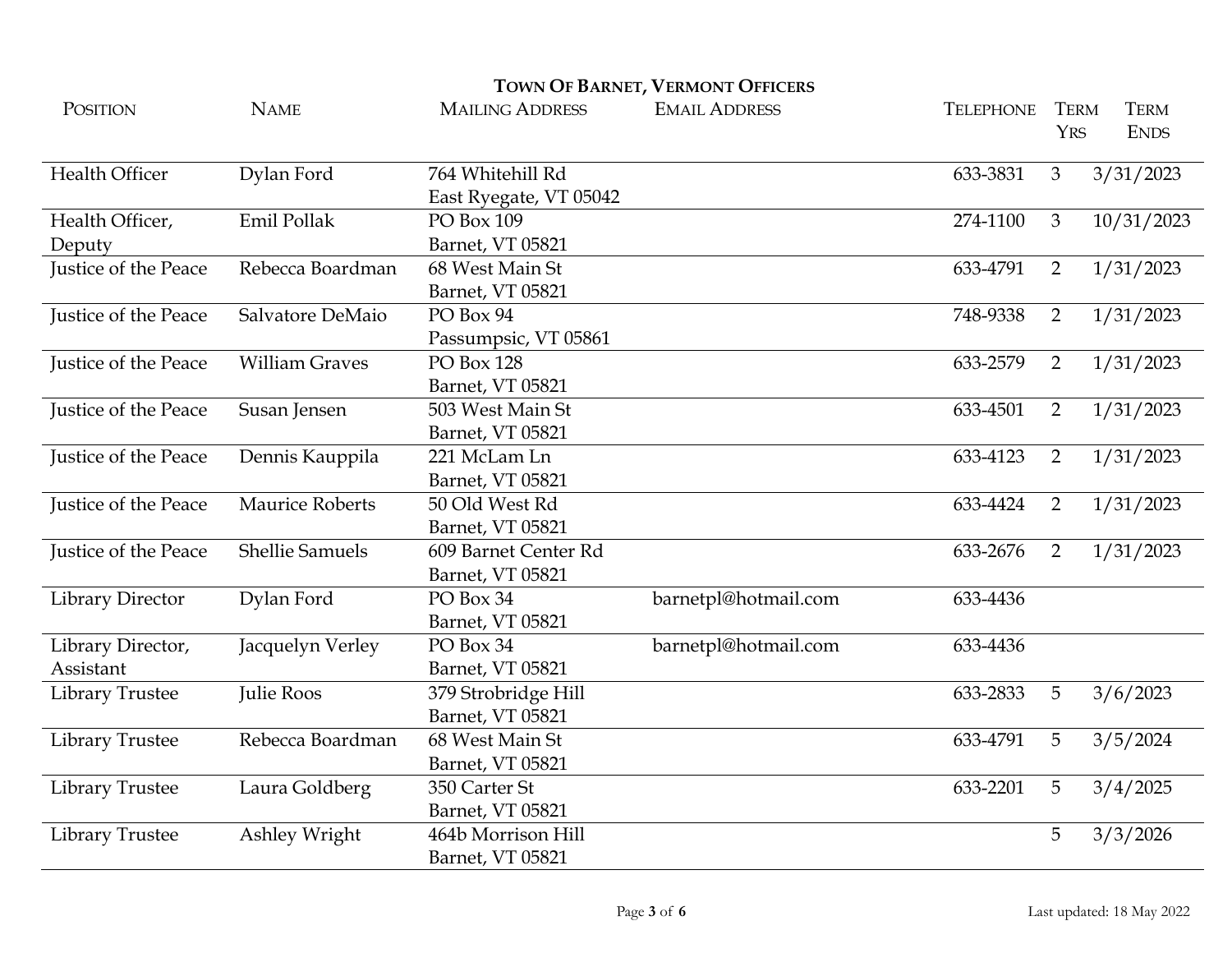| POSITION                   | <b>NAME</b>            | <b>MAILING ADDRESS</b>  | <b>EMAIL ADDRESS</b>   | <b>TELEPHONE</b> | <b>TERM</b>    | <b>TERM</b> |
|----------------------------|------------------------|-------------------------|------------------------|------------------|----------------|-------------|
|                            |                        |                         |                        |                  | <b>YRS</b>     | <b>ENDS</b> |
| <b>Library Trustee</b>     | Susan Wood             | 944 Roy Mountain Rd     |                        | 633-4070         | 5              | 3/2/2027    |
|                            |                        | Barnet, VT 05821        |                        |                  |                |             |
| Lister                     | David Warden           | PO Box 15               | listers@barnetvt.org   | 633-2256         | $\mathfrak{Z}$ | 3/7/2023    |
|                            |                        | Barnet, VT 05821        |                        |                  |                |             |
| Lister                     | John Fairchild         | 77 Stevenson Rd         |                        | 633-4124         | 3              | 3/5/2024    |
|                            |                        | Barnet, VT 05821        |                        |                  |                |             |
| Lister                     | Nancy Bishop           | PO Box 15               | listers@barnetvt.org   | 633-2256         | 3              | 3/4/2025    |
|                            |                        | Barnet, VT 05821        |                        |                  |                |             |
| Moderator                  | Dennis McLam           | 221 McLam Ln            |                        | 633-4123         | $\mathbf{1}$   | 3/7/2023    |
|                            |                        | Barnet, VT 05821        |                        |                  |                |             |
| Northeast Kingdom          | <b>William Douglas</b> | 436 Cloud Brook Rd      |                        | 633-3620         |                |             |
| <b>Waste Management</b>    |                        | East Ryegate, VT 05042  |                        |                  |                |             |
| District                   |                        |                         |                        |                  |                |             |
| Representative             |                        |                         |                        |                  |                |             |
| <b>Recreation Director</b> | Shawn Hilliker         | PO Box 15               |                        | 397-8616         |                |             |
|                            |                        | Barnet, VT 05821        |                        |                  |                |             |
| Road Commissioner          | <b>Benjamin Gates</b>  | 3576 US Route 5 South   |                        | 633-2575         | $\mathbf{1}$   | 3/13/2023   |
|                            |                        | Barnet, VT 05821        |                        |                  |                |             |
| Road Foreman               | Mark Chase             | 170 Church St           | barnetgarage@gmail.com | 633-4477         |                |             |
|                            |                        | St. Johnsbury, VT 05819 |                        |                  |                |             |
| <b>School Director</b>     | David Warden           | 802 Warden Rd           |                        | 633-2325         | 3              | 4/4/2023    |
| (CCSD - Barnet)            |                        | Barnet, VT 05821        |                        |                  |                |             |
| <b>School Director</b>     | <b>Susan Roberts</b>   | 50 Old West Rd          |                        | 633-4424         | 3              | 4/2/2024    |
| (CCSD - Barnet)            |                        | Barnet, VT 05821        |                        |                  |                |             |
| <b>School Director</b>     | Jessica Lynn Roy       | 1761 Schoolhouse Rd     |                        | 592-3073         | 3              | 4/1/2025    |
| (CCSD - Barnet)            |                        | Groton, VT 05046        |                        |                  |                |             |
| Selectboard                | Dylan Ford             | 764 Whitehill Rd        |                        | 633-3831         | 3              | 3/7/2023    |
|                            |                        | East Ryegate, VT 05042  |                        |                  |                |             |
| Selectboard                | <b>Benjamin Gates</b>  | 3576 US Route 5 South   |                        | 633-2575         | 3              | 3/5/2024    |
|                            |                        | Barnet, VT 05821        |                        |                  |                |             |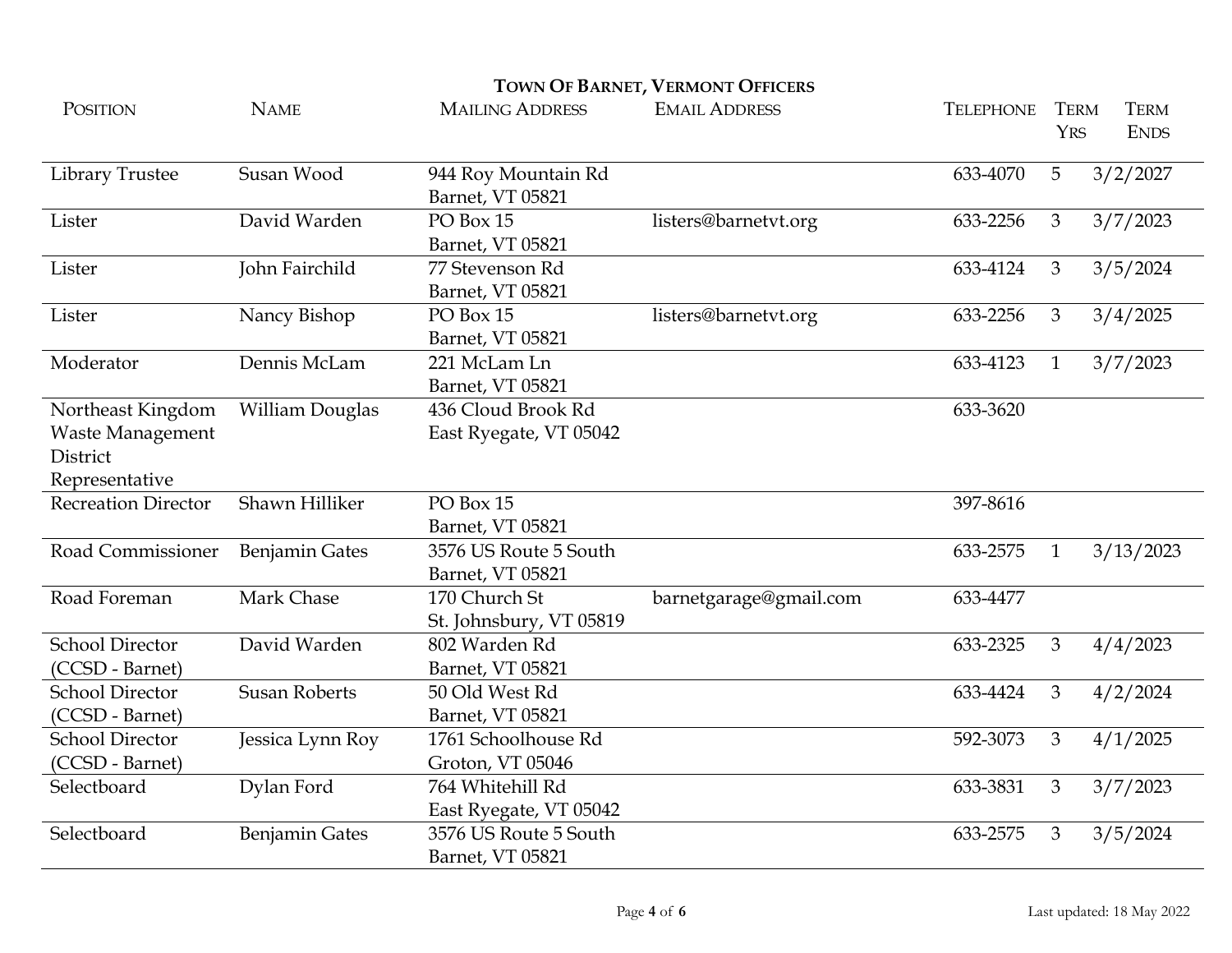| <b>POSITION</b>          | <b>NAME</b>             | <b>MAILING ADDRESS</b>  | <b>EMAIL ADDRESS</b>        | <b>TELEPHONE</b> | <b>TERM</b>    | <b>TERM</b> |
|--------------------------|-------------------------|-------------------------|-----------------------------|------------------|----------------|-------------|
|                          |                         |                         |                             |                  | <b>YRS</b>     | <b>ENDS</b> |
| Selectboard              | Mark Jefferson          | PO Box 122              |                             | 633-4611         | $\mathfrak{Z}$ | 3/4/2025    |
|                          |                         | Barnet, VT 05821        |                             |                  |                |             |
| <b>Town Attorney</b>     | Steven Adler            | PO Box 189              |                             | 748-8161         | $\mathbf{1}$   | 3/13/2023   |
|                          |                         | St. Johnsbury, VT 05819 |                             |                  |                |             |
| Town Clerk &             | Benjamin Heisholt       | PO Box 15               | townclerk@barnetvt.org      | 633-2256         | 3              | 3/5/2024    |
| Treasurer                |                         | Barnet, VT 05821        |                             |                  |                |             |
| Town Clerk &             | Catherine Roy           | PO Box 15               | asstclerk@barnetvt.org      | 633-2256         | 3              | 3/5/2024    |
| Treasurer, Assistant     |                         | Barnet, VT 05821        |                             |                  |                |             |
| Transportation           | <b>Benjamin Gates</b>   | 3576 US Route 5 South   |                             | 633-2575         | $\mathfrak{Z}$ | 3/11/2024   |
| Advisory                 |                         | Barnet, VT 05821        |                             |                  |                |             |
| Committee                |                         |                         |                             |                  |                |             |
| Representative           |                         |                         |                             |                  |                |             |
| Tree Warden              | <b>Stanley Robinson</b> | PO Box 151              |                             | 748-8791         | $\mathbf{1}$   | 3/13/2023   |
|                          |                         | Passumpsic, VT 05861    |                             |                  |                |             |
| <b>Trustee of Public</b> | Merle Fitzgerald        | 520 West Main St        |                             | 633-2855         | 3              | 3/7/2023    |
| Funds                    |                         | Barnet, VT 05821        |                             |                  |                |             |
| <b>Trustee of Public</b> | George Coppenrath       | 457 West Main St        | george.coppenrath@gmail.com | 633-4365         | 3              | 3/5/2024    |
| Funds                    |                         | Barnet, VT 05821        |                             |                  |                |             |
| <b>Trustee of Public</b> | <b>William Graves</b>   | <b>PO Box 128</b>       |                             | 633-2579         | 3              | 3/4/2025    |
| Funds                    |                         | Barnet, VT 05821        |                             |                  |                |             |
| Zoning                   | Shirley Warden          | 521 Warden Rd           |                             | 633-4993         | 3              | 3/23/2025   |
| Administrative           |                         | Barnet, VT 05821        |                             |                  |                |             |
| Officer                  |                         |                         |                             |                  |                |             |
| Zoning                   | Dakota Butterfield      | 804 County Hill Rd      |                             | $617 - 661 -$    | $\overline{4}$ | 7/1/2022    |
| Board/Planning           |                         | St. Johnsbury, VT 05819 |                             | 3931             |                |             |
| Commission               |                         |                         |                             |                  |                |             |
| Zoning                   | Dennis McLam            | 221 McLam Ln            |                             | 633-4123         | 4              | 7/1/2022    |
| Board/Planning           |                         | Barnet, VT 05821        |                             |                  |                |             |
| Commission               |                         |                         |                             |                  |                |             |